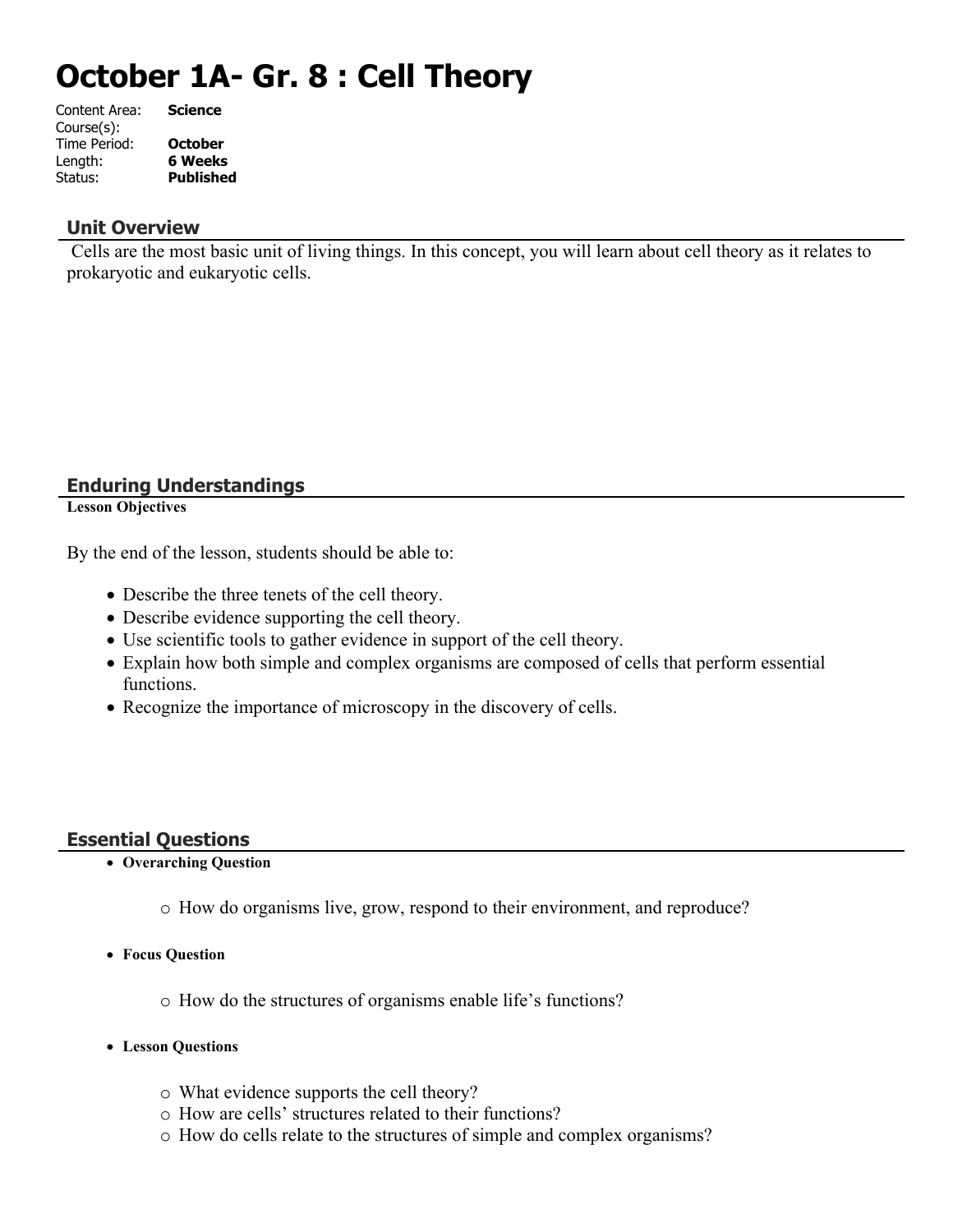- **Can You Explain?**
	- o What is the cell theory and how does it help to understand the structure and function of organisms?

# **Instructional Strategies & Learning Activities**

- o [The Five E Instructional Model](https://app.discoveryeducation.com/learn/techbook/units/3391ad2d-bceb-45dc-a68b-8fd21ab33671/concepts/347de6c1-d9af-44b6-8286-e5a02996035b/lesson/sections/3812d54a-c65f-4ea7-8b6a-fc8151a4a319#8611e296-093a-40f1-8d21-9441a72f000e)
- $\bullet$

 $\bullet$ 

- o Science Techbook follows the 5E instructional model. As you plan your lesson, the provided Model Lesson includes strategies for each of the 5Es.
- o [Engage \(45–90 minutes\)](https://app.discoveryeducation.com/learn/techbook/units/3391ad2d-bceb-45dc-a68b-8fd21ab33671/concepts/347de6c1-d9af-44b6-8286-e5a02996035b/lesson/sections/3812d54a-c65f-4ea7-8b6a-fc8151a4a319#7a44f8f8-8129-4c8a-b429-ff32990491cc)

Students are presented with a description of the discovery of cells by Robert Hooke, and then consider the role of cells and the importance of the cell theory. Students begin to formulate ideas around the Can You Explain? (CYE) question.

#### o [Explore \(90 minutes\)](https://app.discoveryeducation.com/learn/techbook/units/3391ad2d-bceb-45dc-a68b-8fd21ab33671/concepts/347de6c1-d9af-44b6-8286-e5a02996035b/lesson/sections/3812d54a-c65f-4ea7-8b6a-fc8151a4a319#34447ad2-8720-4958-bbc4-98b19d4c6bed)

Students investigate questions about the cell theory, how cell structures relate to their functions, and the relationship between the structures of simple and complex organisms by using evidence from text and media assets. Students complete a Hands-On

#### o [Explain \(45–90 minutes\)](https://app.discoveryeducation.com/learn/techbook/units/3391ad2d-bceb-45dc-a68b-8fd21ab33671/concepts/347de6c1-d9af-44b6-8286-e5a02996035b/lesson/sections/3812d54a-c65f-4ea7-8b6a-fc8151a4a319#13da88f1-f454-416e-8bea-fe19d643b921)

Students construct scientific explanations to the CYE question by including evidence of how cell theory is helpful for understanding the structure and function of organisms.

o [Elaborate with STEM \(45–90 minutes\)](https://app.discoveryeducation.com/learn/techbook/units/3391ad2d-bceb-45dc-a68b-8fd21ab33671/concepts/347de6c1-d9af-44b6-8286-e5a02996035b/lesson/sections/3812d54a-c65f-4ea7-8b6a-fc8151a4a319#6bc4406c-1852-420f-a119-812979a340e9)

Students apply their understanding of cells and the cell theory as they investigate magnification, discuss concerns with stem cell research, construct a cell theory timeline, and identify specialized cells in humans.

o [Evaluate \(45–90 minutes\)](https://app.discoveryeducation.com/learn/techbook/units/3391ad2d-bceb-45dc-a68b-8fd21ab33671/concepts/347de6c1-d9af-44b6-8286-e5a02996035b/lesson/sections/3812d54a-c65f-4ea7-8b6a-fc8151a4a319#5ad7185c-0354-44a3-be5c-ce3a31821ba1)

Students are evaluated on the state science standards, as well as Standards in ELA/Literacy and Standards in Math standards, using Board Builder and the provided concept summative assessments.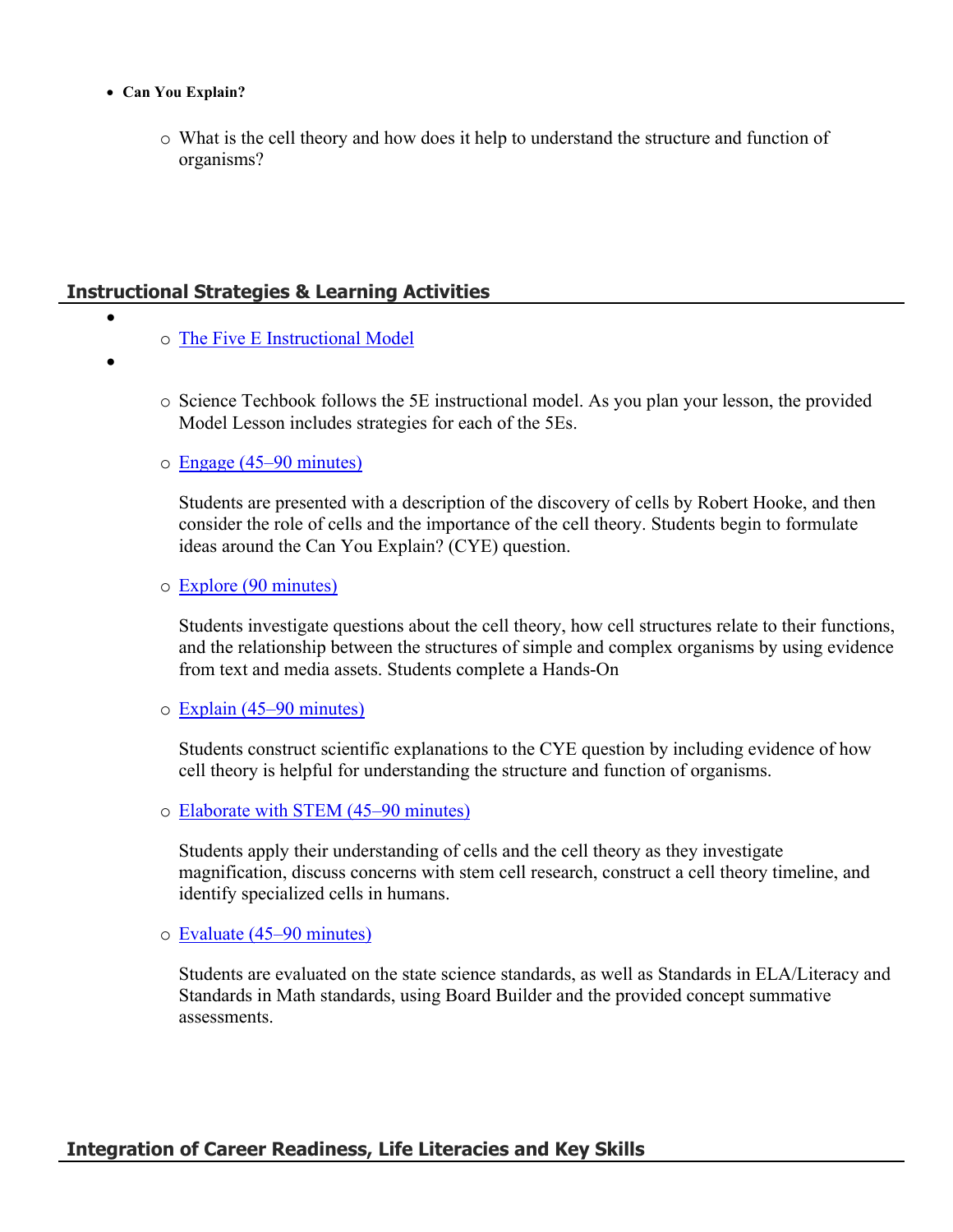Students will work in small groups or partnerships to conduct investigations, build models or prototypes and present findings.

| TECH.9.4.8.CI.4   | Explore the role of creativity and innovation in career pathways and industries.                                                                                                                                    |
|-------------------|---------------------------------------------------------------------------------------------------------------------------------------------------------------------------------------------------------------------|
| WRK.9.2.8.CAP.15  | Present how the demand for certain skills, the job market, and credentials can determine<br>an individual's earning power.                                                                                          |
| TECH.9.4.8.IML.12 | Use relevant tools to produce, publish, and deliver information supported with evidence<br>for an authentic audience.                                                                                               |
| WRK.9.2.8.CAP.10  | Evaluate how careers have evolved regionally, nationally, and globally.                                                                                                                                             |
| TECH.9.4.8.GCA.2  | Demonstrate openness to diverse ideas and perspectives through active discussions to<br>achieve a group goal.                                                                                                       |
|                   | Multiple solutions often exist to solve a problem.                                                                                                                                                                  |
| WRK.9.2.8.CAP.12  | Assess personal strengths, talents, values, and interests to appropriate jobs and careers to<br>maximize career potential.                                                                                          |
| WRK.9.2.8.CAP.11  | Analyze potential career opportunities by considering different types of resources,<br>including occupation databases, and state and national labor market statistics.                                              |
| WRK.9.2.8.CAP.3   | Explain how career choices, educational choices, skills, economic conditions, and personal<br>behavior affect income.                                                                                               |
| TECH.9.4.8.DC.5   | Manage digital identity and practice positive online behavior to avoid inappropriate forms<br>of self-disclosure.                                                                                                   |
| TECH.9.4.8.Cl.3   | Examine challenges that may exist in the adoption of new ideas (e.g., 2.1.8.SSH,<br>6.1.8. Civics PD. 2).                                                                                                           |
| WRK.9.2.8.CAP.2   | Develop a plan that includes information about career areas of interest.                                                                                                                                            |
| TECH.9.4.8.GCA.1  | Model how to navigate cultural differences with sensitivity and respect (e.g., 1.5.8.C1a).                                                                                                                          |
| WRK.9.2.8.CAP.4   | Explain how an individual's online behavior (e.g., social networking, photo exchanges,<br>video postings) may impact opportunities for employment or advancement.                                                   |
| TECH.9.4.8.TL.3   | Select appropriate tools to organize and present information digitally.                                                                                                                                             |
| TECH.9.4.8.IML.3  | Create a digital visualization that effectively communicates a data set using formatting<br>techniques such as form, position, size, color, movement, and spatial grouping (e.g.,<br>6.SP.B.4, 7.SP.B.8b).          |
| TECH.9.4.8.TL.5   | Compare the process and effectiveness of synchronous collaboration and asynchronous<br>collaboration.                                                                                                               |
| WRK.9.2.8.CAP.1   | Identify offerings such as high school and county career and technical school courses,<br>apprenticeships, military programs, and dual enrollment courses that support career or<br>occupational areas of interest. |
| TECH.9.4.8.IML.4  | Ask insightful questions to organize different types of data and create meaningful<br>visualizations.                                                                                                               |
|                   | An essential aspect of problem solving is being able to self-reflect on why possible<br>solutions for solving problems were or were not successful.                                                                 |

# **Technology and Design Integration**

Students will utilize personal computers, microscopes, stereoscopes and other scientific equipment

CS.6-8.8.2.8.ED.5 Explain the need for optimization in a design process.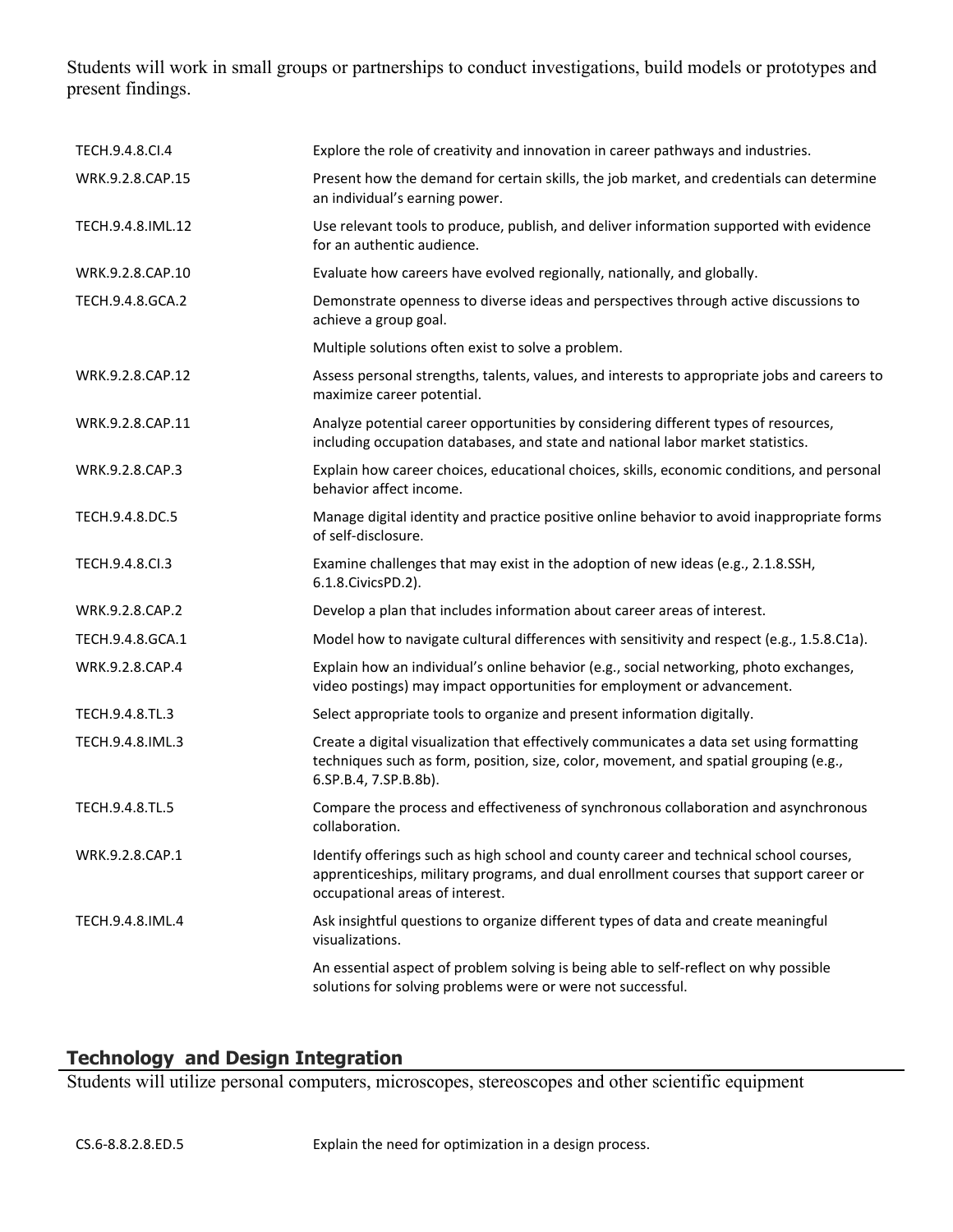|                   | Troubleshooting a problem is more effective when knowledge of the specific device along<br>with a systematic process is used to identify the source of a problem.                                                                                        |
|-------------------|----------------------------------------------------------------------------------------------------------------------------------------------------------------------------------------------------------------------------------------------------------|
|                   | Data is represented in many formats. Software tools translate the low-level representation<br>of bits into a form understandable by individuals. Data is organized and accessible based<br>on the application used to store it.                          |
| CS.6-8.8.1.8.DA.1 | Organize and transform data collected using computational tools to make it usable for a<br>specific purpose.                                                                                                                                             |
|                   | People use digital devices and tools to automate the collection, use, and transformation of<br>data. The manner in which data is collected and transformed is influenced by the type of<br>digital device(s) available and the intended use of the data. |
| CS.6-8.8.2.8.ED.6 | Analyze how trade-offs can impact the design of a product.                                                                                                                                                                                               |
| CS.6-8.8.1.8.CS.4 | Systematically apply troubleshooting strategies to identify and resolve hardware and<br>software problems in computing systems.                                                                                                                          |

# **Interdisciplinary Connections**

| LA.SL.8.4  | Present claims and findings, emphasizing salient points in a focused, coherent manner<br>with relevant evidence, sound valid reasoning, and well-chosen details; use appropriate<br>eye contact, adequate volume, and clear pronunciation.                |
|------------|-----------------------------------------------------------------------------------------------------------------------------------------------------------------------------------------------------------------------------------------------------------|
| LA.RI.8.1  | Cite the textual evidence and make relevant connections that most strongly supports an<br>analysis of what the text says explicitly as well as inferences drawn from the text.                                                                            |
| LA.W.8.1   | Write arguments to support claims with clear reasons and relevant evidence.                                                                                                                                                                               |
| LA.RI.8.4  | Determine the meaning of words and phrases as they are used in a text, including<br>figurative, connotative, and technical meanings; analyze the impact of specific word<br>choices on meaning and tone, including analogies or allusions to other texts. |
| LA.W.8.7   | Conduct short research projects to answer a question (including a self-generated<br>question), drawing on several sources and generating additional related, focused<br>questions that allow for multiple avenues of exploration.                         |
| LA.RI.8.7  | Evaluate the advantages and disadvantages of using different mediums (e.g., print or<br>digital text, video, multimedia) to present a particular topic or idea.                                                                                           |
| LA.W.8.2   | Write informative/explanatory texts to examine a topic and convey ideas, concepts, and<br>information through the selection, organization, and analysis of relevant content.                                                                              |
| LA.RI.8.8  | Delineate and evaluate the argument and specific claims in a text, assessing whether the<br>reasoning is sound and the evidence is relevant and sufficient; recognize when irrelevant<br>evidence is introduced.                                          |
| LA.RI.8.10 | By the end of the year read and comprehend literary nonfiction at grade level text-<br>complexity or above, with scaffolding as needed.                                                                                                                   |
| LA.SL.8.1  | Engage effectively in a range of collaborative discussions (one-on-one, in groups, and<br>teacher-led) with diverse partners on grade 8 topics, texts, and issues, building on others'<br>ideas and expressing their own clearly.                         |

# **Differentiation**

# **[Struggling Students](https://app.discoveryeducation.com/player/view/assetGuid/4995767F-D634-40C6-B25B-BDEA06E14F90)** [ELL](https://app.discoveryeducation.com/player/view/assetGuid/D727DF69-B79B-4A92-AA1F-CE23C74D98D9) **ELL ELL Accelerated Students**

1. Have students create a table with

1. Encourage students to demonstrate their understanding by drawing concepts. For 1. Have students identify other sources for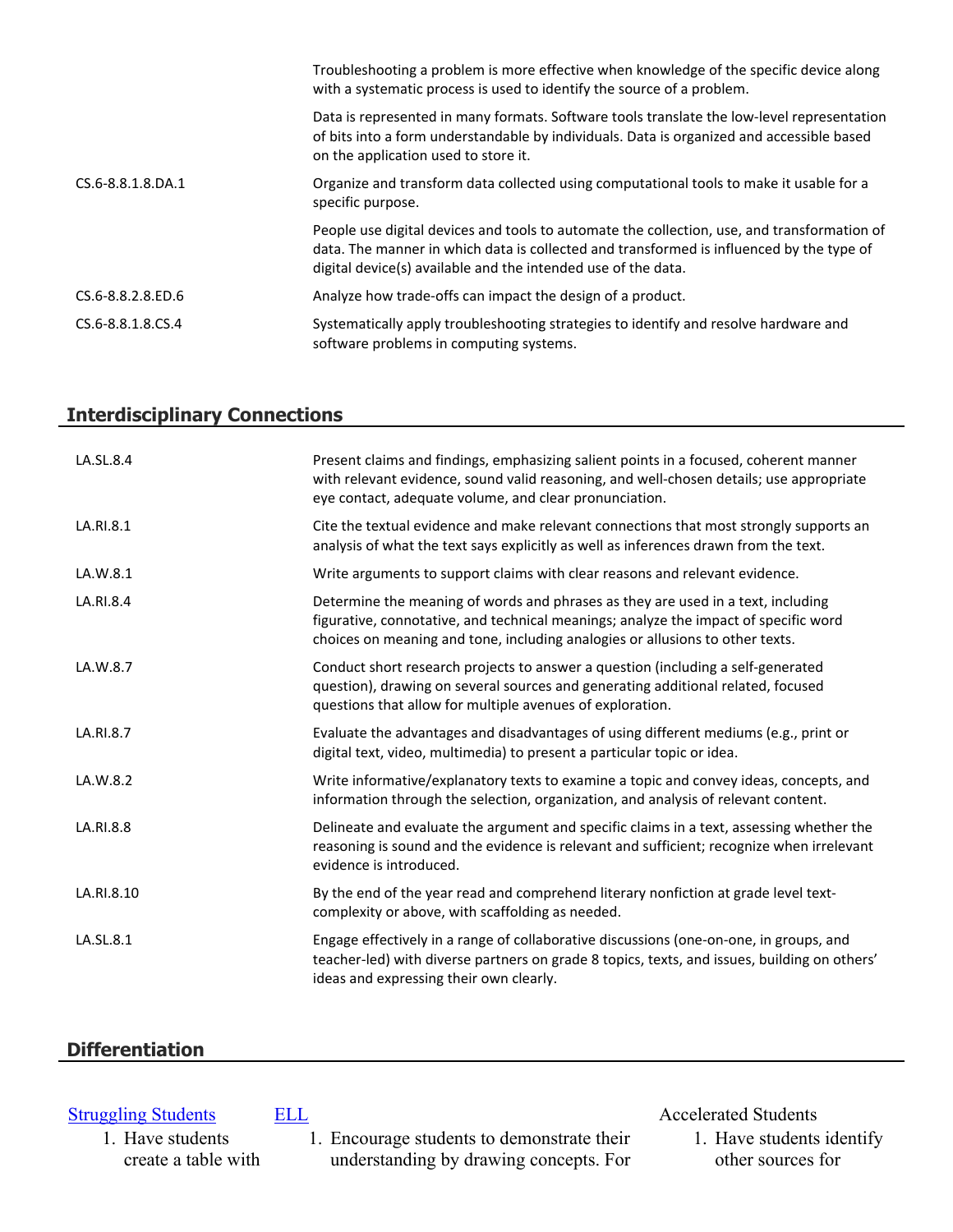three columns. At the top of each column, ask them to write one of the tenets of the cell theory. Then, have students find evidence for each.

2. Confirm that students understand that the cell is the basic unit of living things, and that an individual cell must be able to carry on all life functions. Ask students to create a small poster that shows a cell and describes all of the functions of living things.

example, they can draw different types of cells from different types of organisms.

2. Remind students that a suffix is a letter or group of letters added to the end of a root word to change its meaning. Write the word *organelle* and underline the suffix*elle*. Tell students that this suffix means small. The structures known as organelles were give this name because they perform specific functions like body organs, but they are much smaller because they are inside of individual cells. Encourage students to use suffixes to determine the meanings of unfamiliar words.

making slides (plants, cheeks, paper, etc.) and then use those sources to make slides. Before they make a slide, discuss what they expect to see. In cases where they are not making slides of living things, be sure that they understand that they will not see cells.

2. Challenge students to create a model of a cell using simple materials. Tell them to include a key that names each organelle.

[Differentiation in science](http://www.brighthubeducation.com/teaching-gifted-students/65181-differentiation-techniques-and-activities-in-the-classroom-for-gifted-students/) can be accomplished in several ways. Once you have given a pre-test to students, you know what information has already been mastered and what they still need to work on. Next, you design activities, discussions, lectures, and so on to teach information to students. The best way is to have two or three groups of students divided by ability level.

While you are instructing one group, the other groups are working on activities to further their knowledge of the concepts. For example, while you are helping one group learn the planet names in order, another group is researching climate, size, and distance from the moon of each planet. Then the groups switch, and you instruct the second group on another objective from the space unit. The first group practices writing the order of the planets and drawing a diagram of them.

Here are some ideas for the classroom when you are using differentiation in science:

- Create a tic-tac-toe board that lists different activities at different ability levels. When students aren't involved in direct instruction with you, they can work on activities from their tic-tac-toe board. These boards have nine squares, like a tic-tac-toe board; and each square lists an activity that corresponds with the science unit. For example, one solar system activity for advanced science students might be to create a power point presentation about eclipses. For beginning students, an activity might be to make a poster for one of the planets and include important data such as size, order from the sun, whether it has moons, and so on.
- Find websites on the current science unit that students can explore on their own.
- Allow students to work in small groups to create a project throughout the entire unit. For example, one group might create a solar system model to scale. Another group might write a play about the solar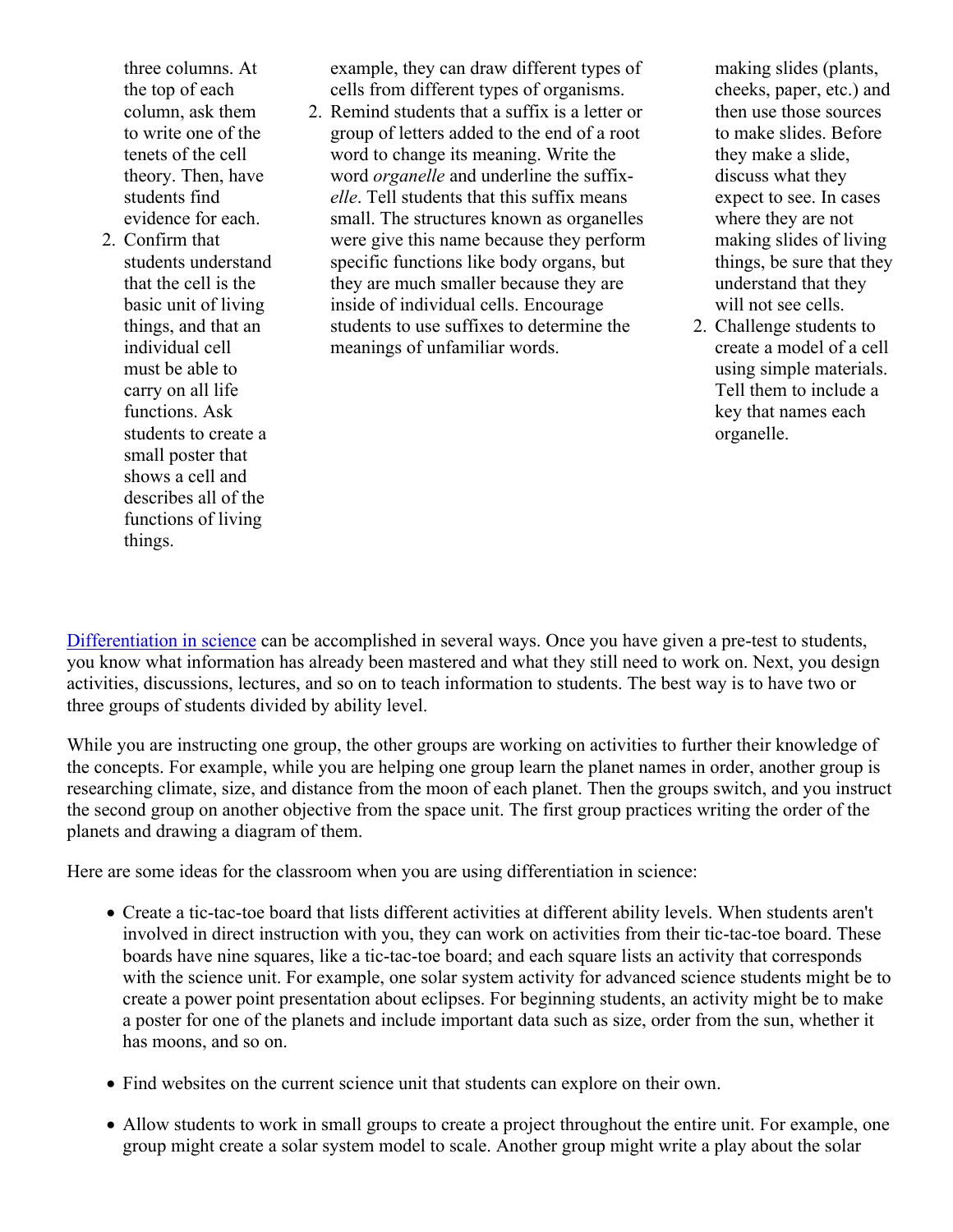system. This is an activity these groups can work on while they are not working directly with you.

Differentiation in science gets students excited to learn because it challenges them to expand their knowledge and skills, instead of teaching the whole group concepts they have already mastered

#### **Modifications & Accommodations**

Refer to QSAC EXCEL SMALL SPED ACCOMMOCATIONS spreadsheet in this discipline.

#### **Modifications and Accommodations used in this unit:**

In addition to differentiated instruction, IEP's and 504 accommocations will be utilized.

In addition to differentiated instruction, IEP's and 504 accommocations will be utilized.

#### **Benchmark Assessments**

**Benchmark Assessments** are given periodically (e.g., at the end of every quarter or as frequently as once per month) throughout a school year to establish baseline achievement data and measure progress toward a standard or set of academic standards and goals.

#### **Schoolwide Benchmark assessments:**

Aimsweb benchmarks 3X a year

Linkit Benchmarks 3X a year

#### **Additional Benchmarks used in this unit:**

Benchmark assessments will be given at the beginning and end of unit.

#### **Formative Assessments**

Assessment allows both instructor and student to monitor progress towards achieving learning objectives, and can be approached in a variety of ways. **Formative assessment** refers to tools that identify misconceptions, struggles, and learning gaps along the way and assess how to close those gaps. It includes effective tools for helping to shape learning, and can even bolster students' abilities to take ownership of their learning when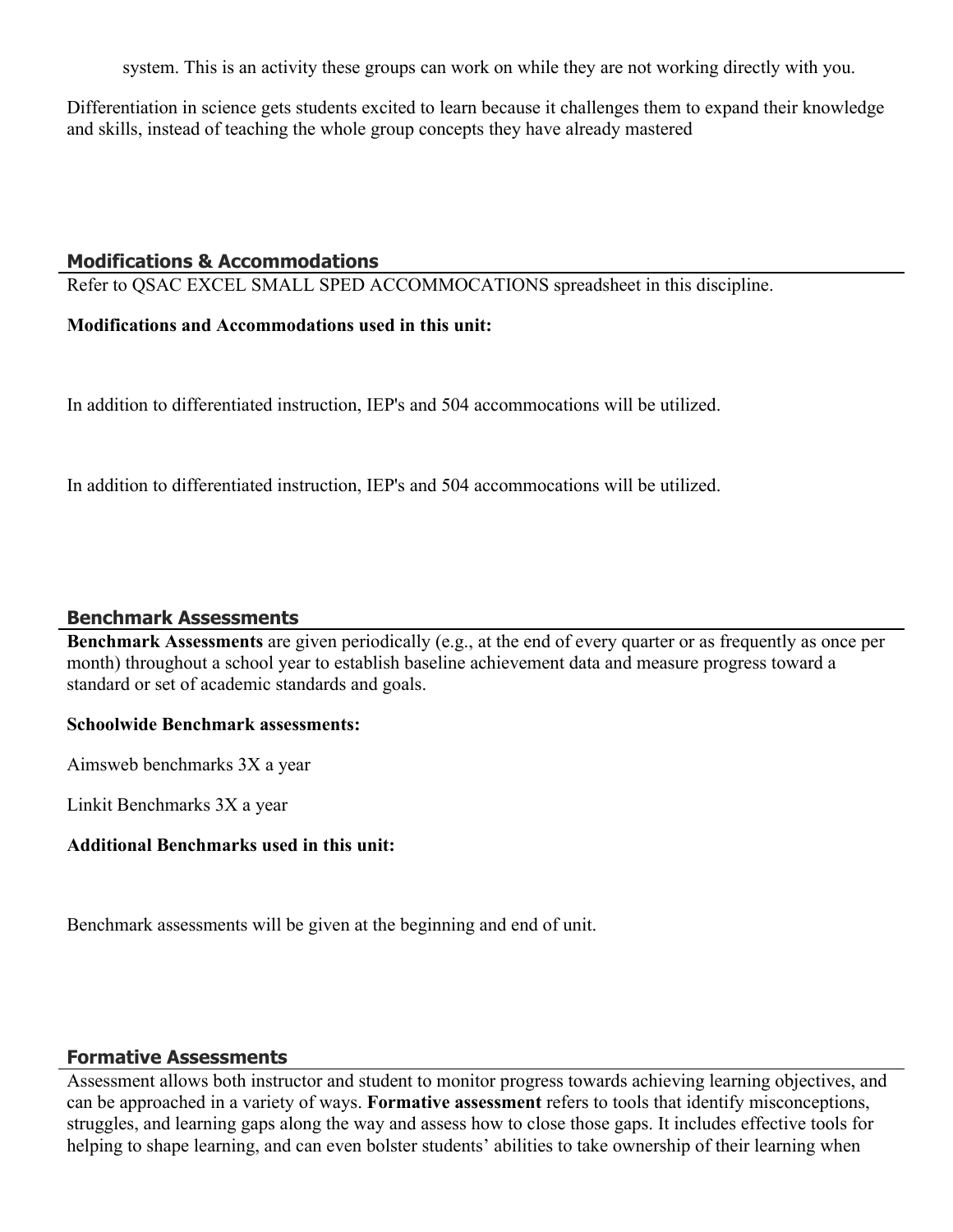they understand that the goal is to improve learning, not apply final marks (Trumbull and Lash, 2013). It can include students assessing themselves, peers, or even the instructor, through writing, quizzes, conversation, and more. In short, formative assessment occurs throughout a class or course, and seeks to improve student achievement of learning objectives through approaches that can support specific student needs (Theal and Franklin, 2010, p. 151).

#### **Formative Assessments used in this unit:**

See assessments located in links above.

## **Summative Assessments**

**Summative assessments** evaluate student learning, knowledge, proficiency, or success at the conclusion of an instructional period, like a unit, course, or program. Summative assessments are almost always formally graded and often heavily weighted (though they do not need to be). Summative assessment can be used to great effect in conjunction and alignment with formative assessment, and instructors can consider a variety of ways to combine these approaches.

#### **Summative assessments for this unit:**

See assessments located in links above.

# **Instructional Materials**

See materials located in links above.

Discovery Techbook

Teacher made materials

Additional labs are available through NJCTL on-line curriculum

## **Standards**

| SCI.MS-LS1-2 | Develop and use a model to describe the function of a cell as a whole and ways parts of<br>cells contribute to the function. |
|--------------|------------------------------------------------------------------------------------------------------------------------------|
| SCI.MS-LS1   | From Molecules to Organisms: Structures and Processes                                                                        |